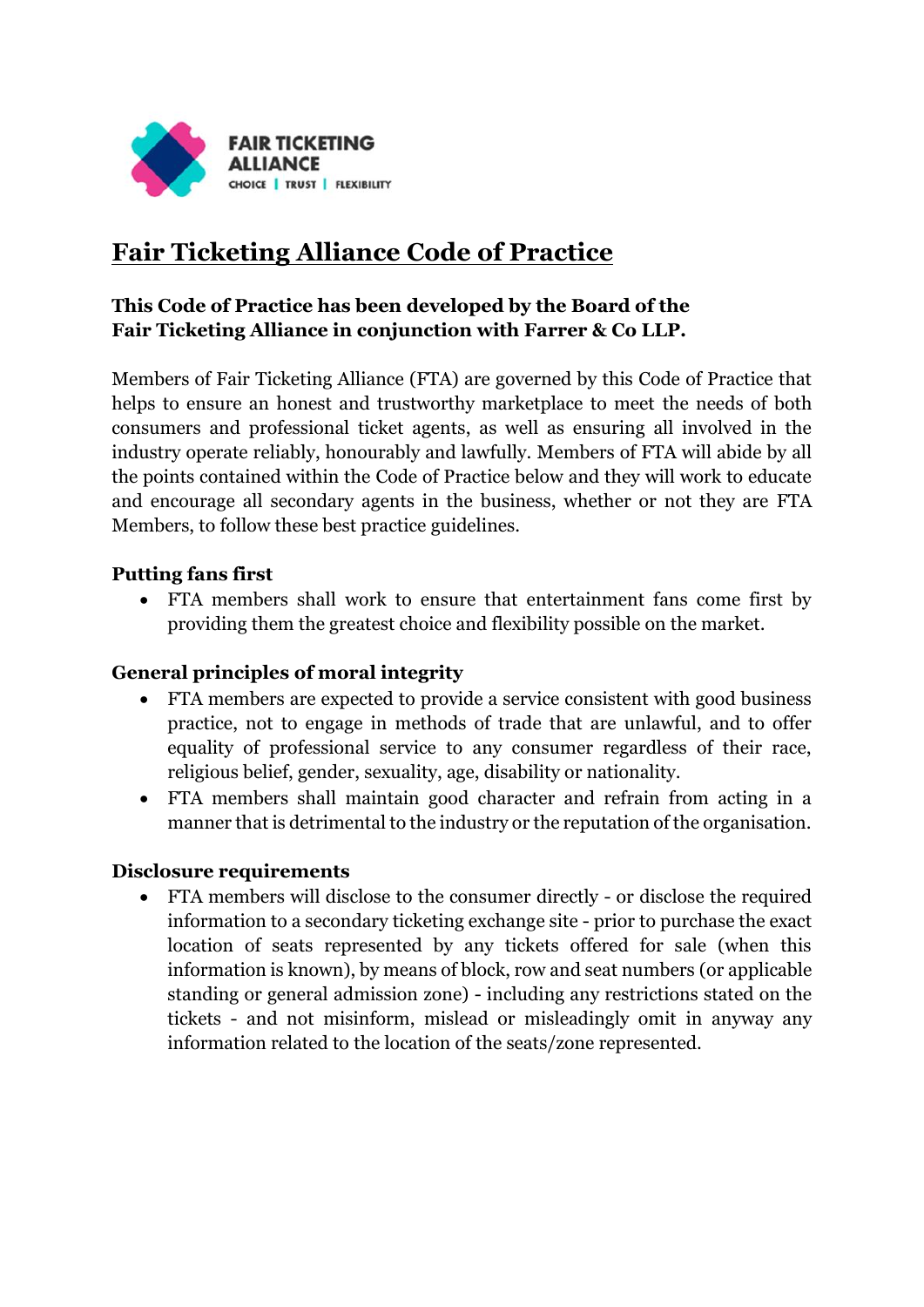# **Compliance and restrictions**

- FTA members shall comply with all areas of relevant law<sup>1</sup> regarding the purchasing and reselling of event tickets.
- FTA members will not use any automated devices, applications or programs for the specific purpose of purchasing tickets and shall only obtain or purchase tickets through legal means. FTA members are also against all unscrupulous operators who harvest tickets by bots from abroad.
- FTA members must not purchase tickets for any promoter/artist/venue restricted events, the restrictions for which meet CMA criteria as not being unfair.
- FTA members must not buy or sell tickets for events where all the proceeds from the event go to charity.

# **Transparency**

**.** 

- FTA members shall not falsely suggest or imply any affiliation with any promoter, venue, box office, agent or any other body or organisation. Conversely FTA members shall make clear any such affiliations to the consumer prior to purchase.
- FTA members shall maintain regular business hours and be contactable by telephone (charged at no more than the basic rate) or by e-mail by clients (or by secondary ticketing exchange sites on behalf of clients) to ensure queries are responded to promptly.
- FTA members should always operate their sales/purchasing processes freely and transparently in order to ensure consumers and music fans understand the purchasing options that work best for them and the contract in which they are entering with the member.
- FTA members shall display the FTA logo on all appropriate business records and in a prominent place in all offices and retail premises that consumers have access to. Advertisements from FTA members shall be legal, decent, truthful and accurate.
- Those FTA members who have websites should have easily-accessible information on their websites as to how consumers can get in touch with them and where complaints can be filed.
- FTA members must deliver tickets purchased by clients (or through secondary exchange sites) promptly and in good time. Where instances of possible late or problematic delivery arise, for whatever reason, members shall inform clients (or the relevant secondary exchange sites) at the nearest given opportunity if there is a reasonable chance their tickets will not be delivered on time. FTA members must offer a suitable remedy to clients in such instances.

<sup>&</sup>lt;sup>1</sup> Such as the Consumer Rights Act 2015, the Consumer Protection from Unfair Trading Regulations 2008, the Consumer Contracts (Information, Cancellation and Additional Charges) Regulations 2013 and the E-Commerce (EC Directive) Regulations 2002.